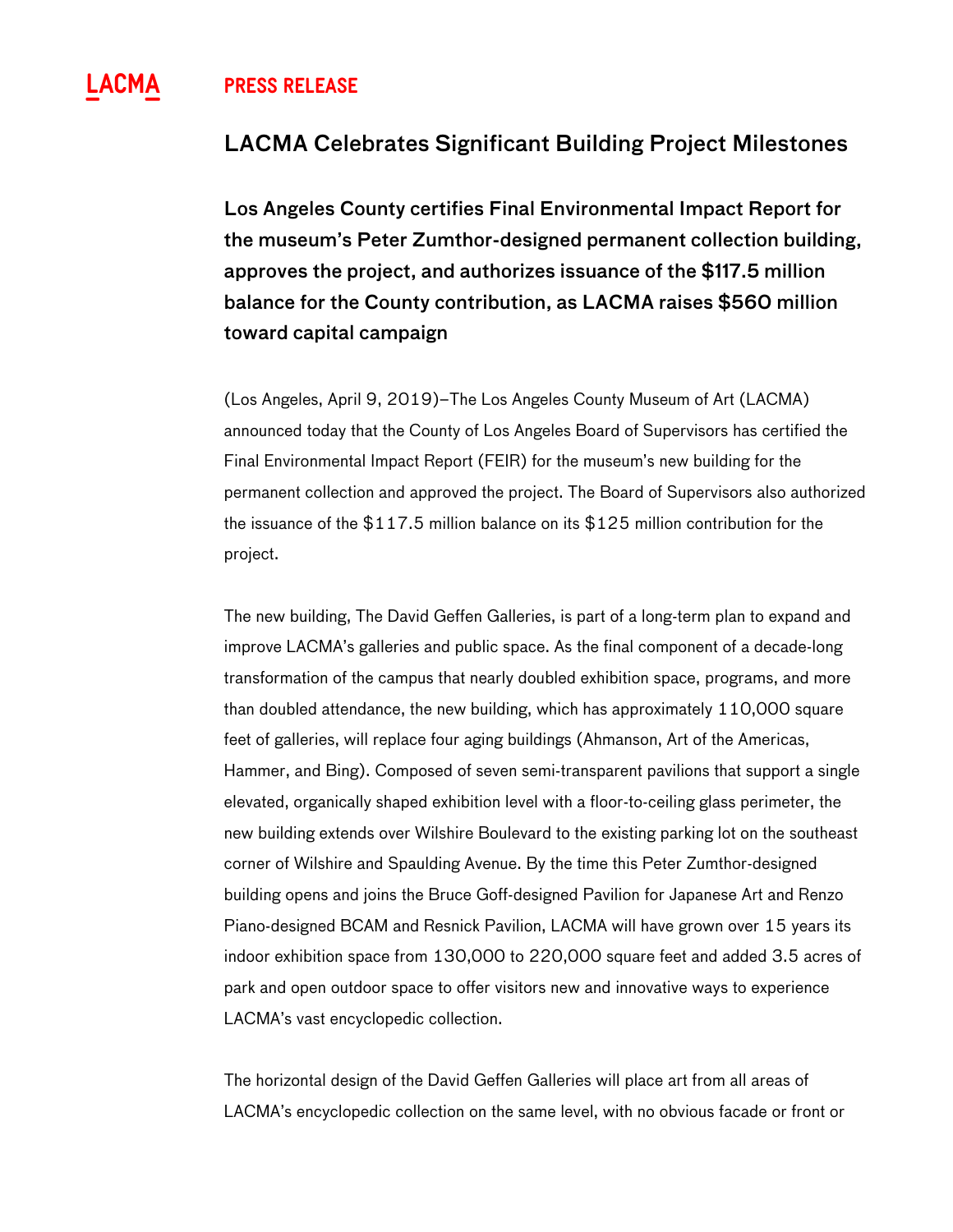back, offering a non-hierarchical display of art—a fresh, Los Angeles perspective on the experience of a big art museum. The single-level gallery floor will be more intuitive to navigate and easier to access, especially for wheelchairs and strollers, and its perimeter of transparent glass will provide energizing natural light and views to the park and urban environment, with views from outside into the galleries. Most importantly, the display of all art on one level avoids giving more prominence to any specific culture, tradition, or era, offering visitors a multitude of perspectives on art and art history in a more accessible, inclusive way. The building also includes a new theater, education spaces, three restaurant/cafes, a museum shop, and covered multipurpose event spaces. The new facility includes much-needed and improved ancillary and back-of-house facilities that support LACMA's public programs, including two loading docks and enhanced security, facilities operations, visitor services, transit art handling, and more. The design removes space that doesn't need to be in Hancock Park, with staff joining existing museum offices across the street at 5900 Wilshire and storage moving offsite.

The County's environmental review process began in 2016 and included all environmental studies required by the California Environmental Quality Act, including historical resources, archaeological and paleontological resources, geotechnical issues, methane, security risk, traffic, parking, and water and wastewater infrastructure, among others. After meetings with neighborhood stakeholders and opportunities for public participation, a comprehensive Draft Environmental Impact Report was released on October 26, 2017. The County addressed public comments about the project during the 50-day public review period. The FEIR, which was released on March 22, 2019, found no permanent environmental impacts will be created by the new building. LACMA will work to mitigate and minimize temporary construction impacts in accordance with the FEIR.

The design of the new building has been refined in response to public comments received during the environmental impact review process and in close collaboration with neighboring institutions, residents, and community groups. The curvilinear geometry of the exhibition level was refined, and the ground-level pavilions have been reconfigured with more glass to create a greater sense of openness and connection with the surrounding park, sidewalks, and street. The 3.5 acres of new public outdoor space will include landscaped outdoor plazas, public programming and education spaces, sculpture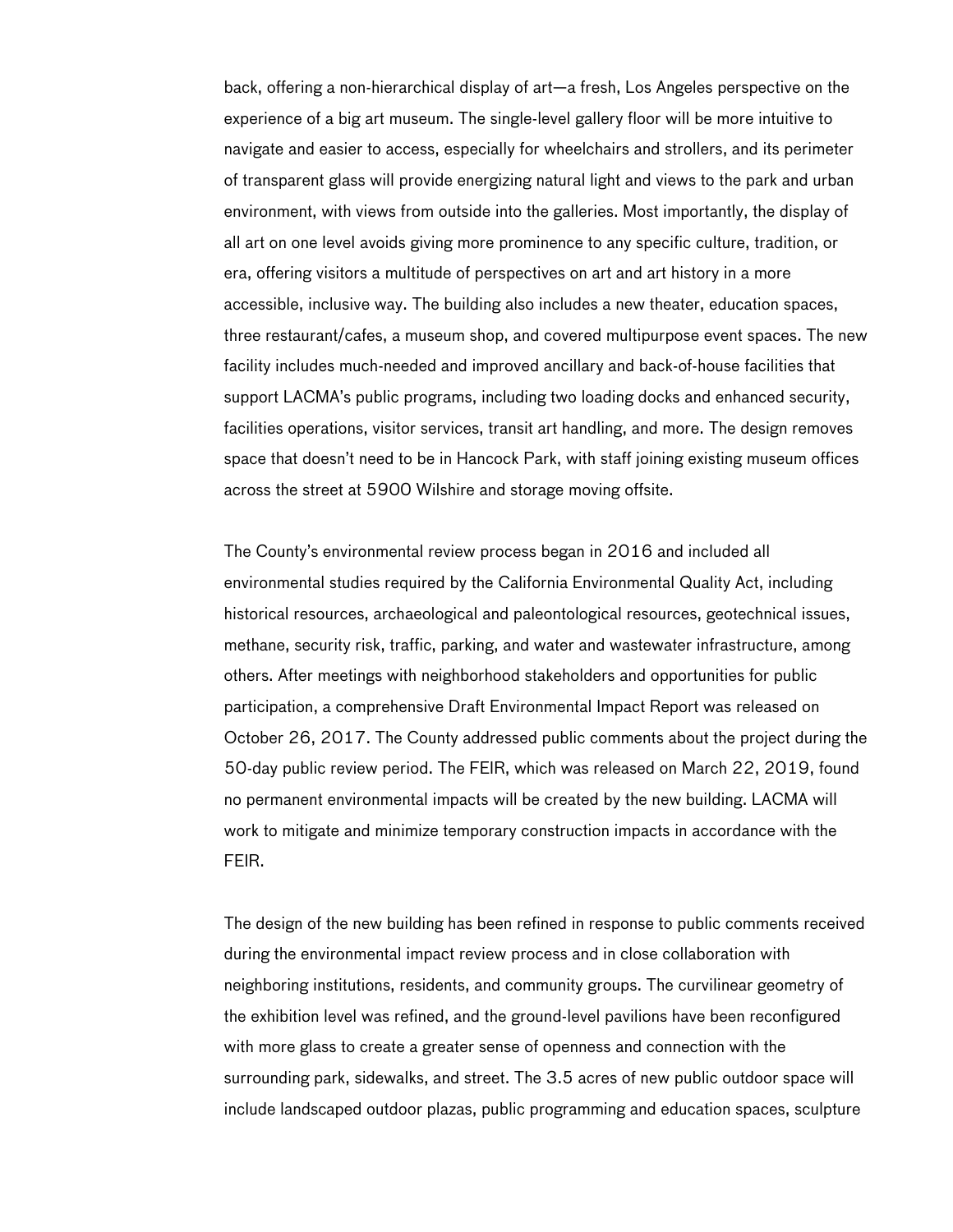gardens, and native and drought-tolerant vegetation integrated with the new building and the surrounding park, which will greatly enhance visitor experience and engagement. The concept for more open space was crafted in collaboration with the Natural History Museum to provide more access for their research and for visitors in Hancock Park.

Elaine Wynn and Tony Ressler, co-chairs of LACMA's board of trustees, said, "The board of trustees is thrilled that the County of Los Angeles has approved the building project to go forward and approved funding for their generous contribution. The County's contribution is the backbone of this entire project, helping propel this plan forward. This building marks the culmination of a decade of transformation at LACMA, and we can't wait to see how Peter Zumthor's building will redefine the experience of art."

"The County museum hosts over a million visitors each year, and this design transparent, open, and unilevel—will enhance their enjoyment and experience of our culturally diverse art and create a welcoming space for all ages and backgrounds," County Supervisor Sheila Kuehl said. "The design and ambitions reflect the L.A. County of today and L.A. County's cultural leadership in the 21st century."

The total amount committed to date to the new building project is approximately \$560 million, which includes a lead gift from philanthropist and entertainment executive David Geffen, Los Angeles County's contribution, a gift from LACMA Board Co-Chair Elaine Wynn, as well as a significant pledge from the late A. Jerrold Perenchio. An unprecedented public-private partnership that will result in a more than 4:1 match for the County's \$125 million contribution, these commitments demonstrate an immense confidence and civic pride in LACMA's vision of what an encyclopedic museum can and should be to best serve the public in the 21st century.

Included in the total are pledges and gifts by LACMA's board of trustees, which recently met its goal of collectively raising \$250 million toward the campaign. Leaders of the board campaign include Elaine Wynn; Susan and Eric Smidt; Jami Gertz and Tony Ressler; Bobby Kotick; Steve Tisch; Laura and Casey Wasserman; Suzanne and Maggie Blount Kayne; Willow Bay and Robert Iger; and Debbie and Mark Attanasio. This outpouring of generosity far surpasses any precedent for campaign fundraising at a cultural institution in Los Angeles, with additional major contributions from Joshua S. and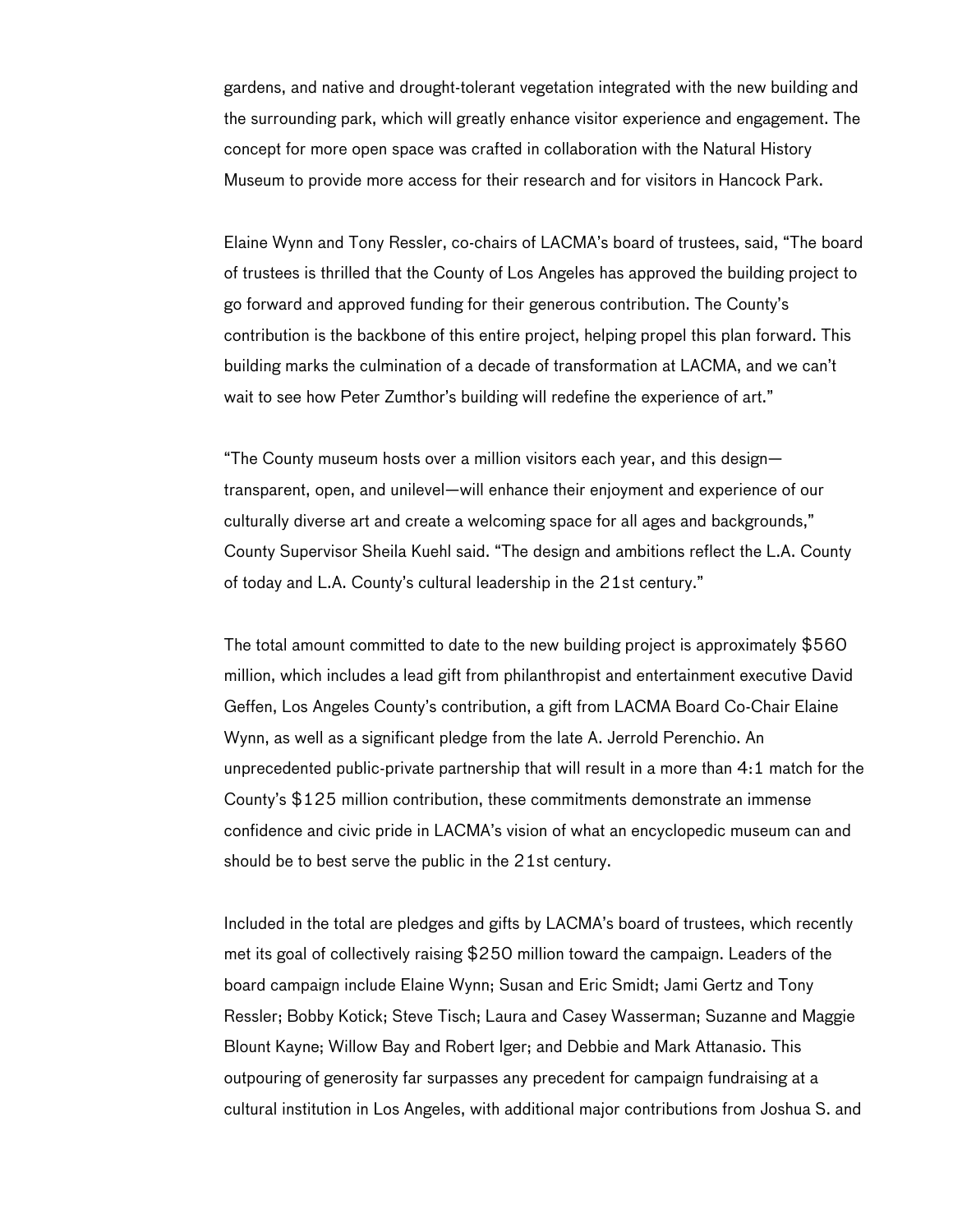Beth C. Friedman; Allison and Larry Berg; Alexandra and Steven Cohen; Geoff Palmer; Margie Perenchio; Jeanne and Anthony Pritzker; Jane and Terry Semel; Sheryl and Jonathan Sokoloff; Florence and Harry Sloan; Ryan Seacrest; David Bohnett; Carole Bayer Sager and Bob Daly; Drs. Rebecka and Arie Belldegrun; Viveca Paulin-Ferrell and Will Ferrell; Ann Colgin and Joe Wender; Wallis Annenberg; Ambassador Nicole Avant and Ted Sarandos; Ambassador Colleen Bell and Bradley Bell; Suzanne Deal Booth; Rebecca and Troy Carter; Eva Chow; Helgard Field-Lion; Andy and Carlo Brandon-Gordon; Victoria Jackson and William Guthy; Mary and Daniel James; Jay Levitt and Carisa Janes; Jamie McCourt; Carter Reum; Ann Ziff; and numerous others.

"I am honored by the outpouring of support for our project, and want to acknowledge the many speakers and attendees at the meeting today," said LACMA CEO and Wallis Annenberg Director Michael Govan. "We are tremendously grateful to the County for its consistent support of our project, as well as to the generous leaders of the campaign, who have made significant pledges to make this building a reality. And thanks to the thoughtful comments by members of the community, the design of the building has become simpler, more beautiful, more transparent, with enhanced access to the park."

"LACMA is a cornerstone of the arts and culture in Los Angeles, and the County is proud to be part of the effort to ensure its vitality as an important civic institution for many more decades," County Supervisor Mark Ridley-Thomas said. "The new building is a true embodiment of public-private partnership, made possible through both the County's commitment and the profound generosity from our community."

The City of Los Angeles, which participated in the preparation of the Environmental Impact Report as a responsible agency, will review portions of the project within its jurisdiction, such as the vacation of air rights for the portion of the building spanning Wilshire Boulevard.

The project is scheduled to begin abatement in late 2019 and construction in early 2020. Construction is expected to conclude at the end of 2023 when the new Metro Purple Line subway station (Wilshire/Fairfax) will open across from LACMA on the southeast corner of Wilshire Boulevard and Orange Grove Avenue.